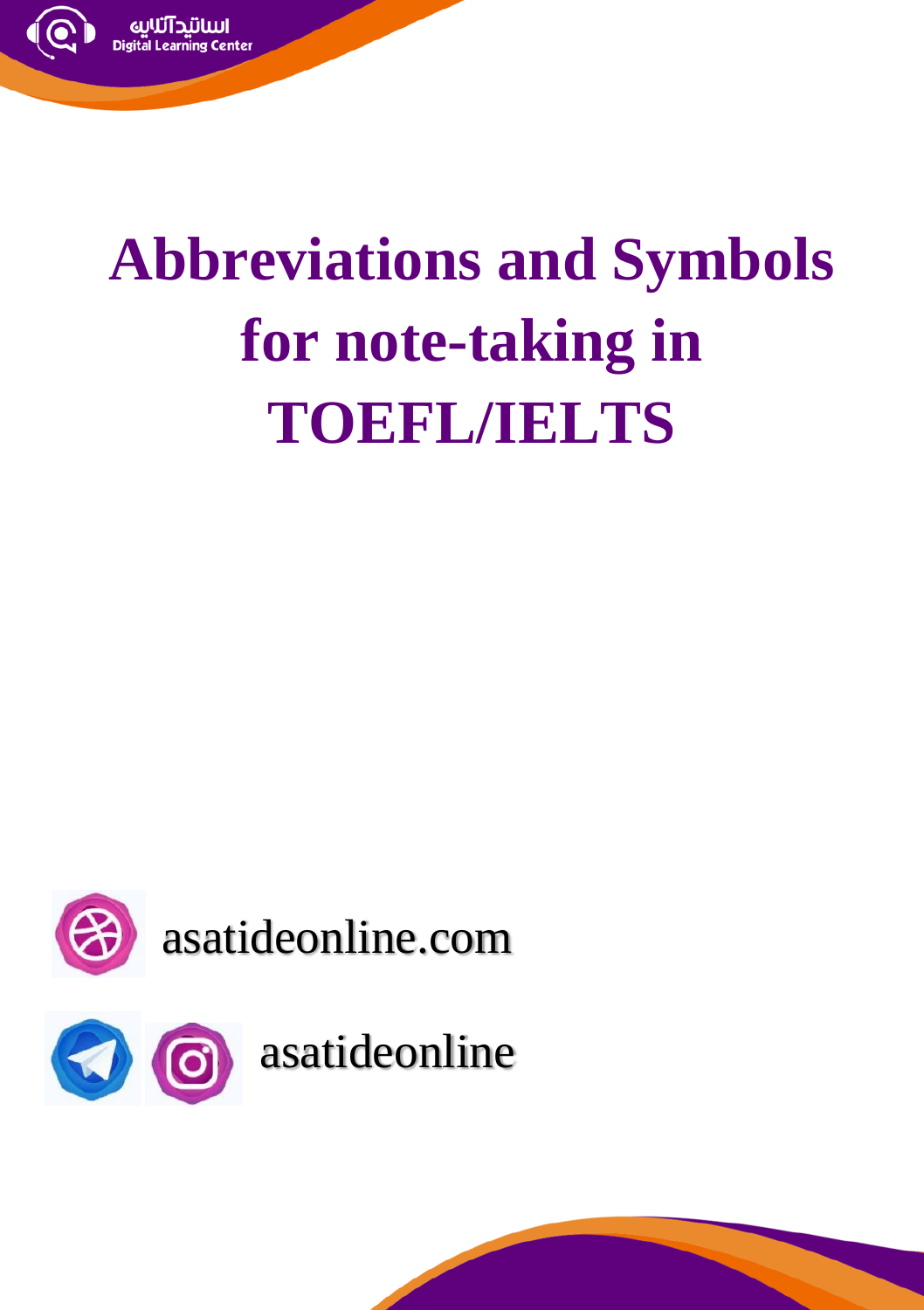اسانیدآنلایی<br>Digital Learning Center

| <b>Symbol</b>           | <b>Meaning</b>                                        |
|-------------------------|-------------------------------------------------------|
| &                       | and                                                   |
| $\geq$                  | greater than, better than                             |
| $\lt$                   | smaller than, worse than                              |
| $\mathrm{+}$            | And / plus / positive points                          |
|                         | Negative points                                       |
| =                       | Equal, is/are                                         |
| $\neq$                  | Not Equal, is/are not                                 |
|                         | good, correct, yes                                    |
| $\mathbf X$             | bad, wrong, no                                        |
| Q                       | Question / Quality                                    |
| $\mathbf A$             | Answer                                                |
|                         | Result, become to, toward                             |
| $\leftarrow$            | before                                                |
| ↑                       | increase, rise, high(er), better                      |
|                         | decrease, fall, low(er), worse                        |
| ∗                       | Important                                             |
|                         | Comparison/equal/alike                                |
| $\neq$                  | Contrast                                              |
| $\overline{\mathbf{r}}$ | Why? $ \text{ what?} $ + Doubt $ \text{ don't know} $ |
| $$ / \epsilon / Cen$    | Dollar / Euro / Cent                                  |
|                         | Or                                                    |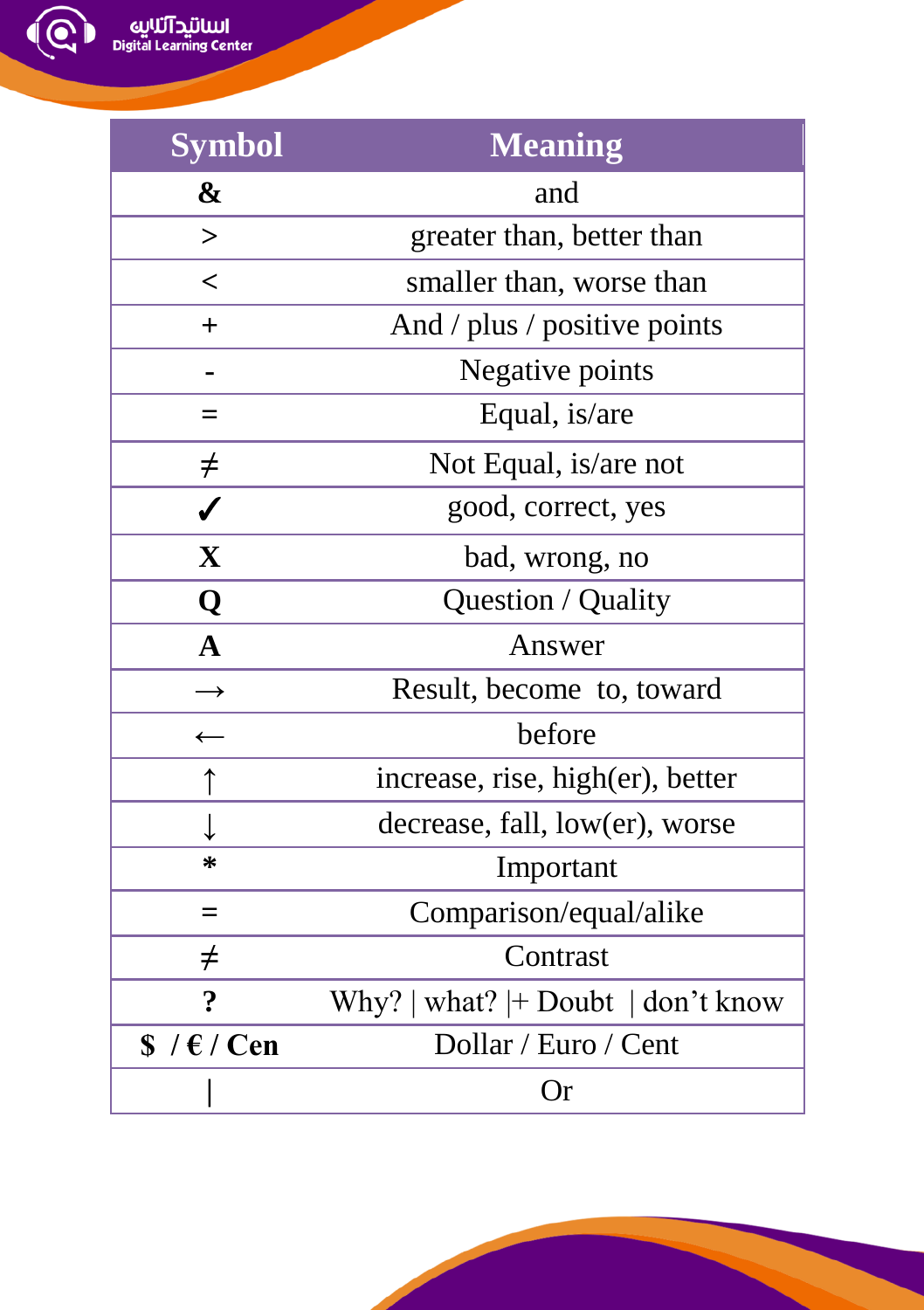الل**لاتيد آٽلابيه**<br>Digital Learning Center

| <b>Abbreviation</b> | <b>Meaning</b>   |
|---------------------|------------------|
| M                   | male (speaker)   |
| F                   | female (speaker) |
| S, stu.             | Student          |
| P, prof.            | professor        |
| Uni                 | university       |
| L                   | Lecturer         |
| $\mathbf C$         | Comparison       |
| Yr                  | Year             |
| Hr                  | Hour             |
| D                   | Day              |
| Wk                  | Week             |
| Min                 | Minute           |
| <b>Mnth</b>         | Month            |
| S                   | Second           |
| 2 <sup>nd</sup>     | Second           |
| 1 <sup>st</sup>     | First            |
| <b>Std</b>          | Study            |
| <b>Tch</b>          | Teacher          |
| <b>Tchg</b>         | Teaching         |
| <b>Tech</b>         | Technology       |
| <b>Techn</b>        | Technique        |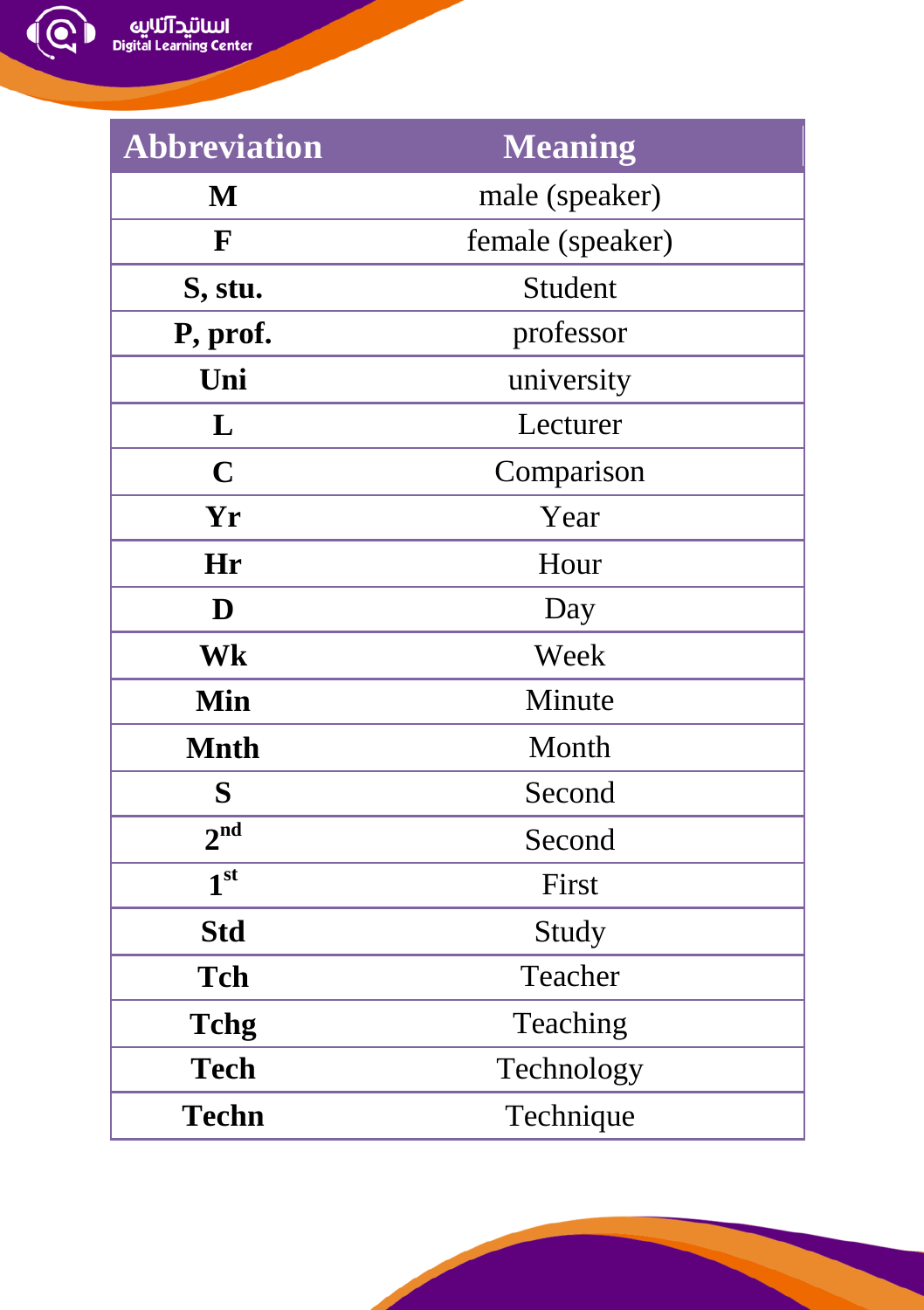اسانیدآنلایی<br>Digital Learning Center

| <b>Abbreviation</b>                                | <b>Meaning</b>                    |
|----------------------------------------------------|-----------------------------------|
| $\textbf{Win} \mid \textbf{Spr} \mid$<br>sum   aut | Winter   spring   summer   autumn |
| Com                                                | Company                           |
| Comp                                               | computer                          |
| <b>Net</b>                                         | network                           |
| <b>Sem</b>                                         | Semester                          |
| <b>Enter</b>                                       | Entertainment                     |
| Pol                                                | Pollution                         |
| Prob                                               | Problem                           |
| Evd                                                | Evidence                          |
| <b>Cls</b>                                         | <b>Class</b>                      |
| Camp                                               | Campus                            |
| <b>Hyp</b>                                         | Hypothesis                        |
| <b>Theo</b>                                        | Theory                            |
| Proc                                               | Process                           |
| Lrg                                                | Large                             |
| <b>Dist</b>                                        | Distance                          |
| <b>Distb</b>                                       | Distribute                        |
| Pop                                                | Popular / population              |
| Liq                                                | Liquid                            |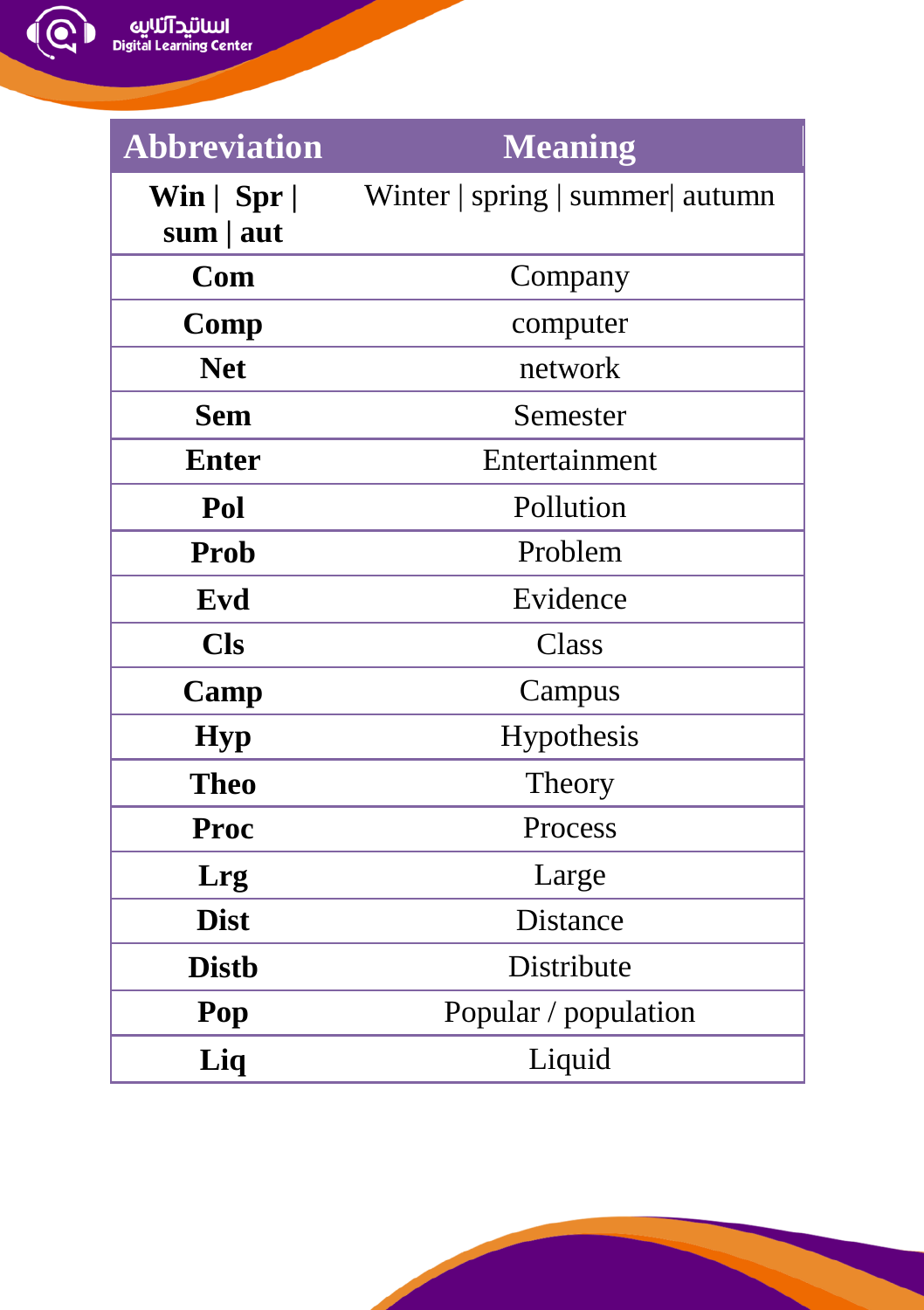الل**لاتيد آٽلابيه**<br>Digital Learning Center

| <b>Abbreviation</b> | Meaning                     |
|---------------------|-----------------------------|
| <b>His</b>          | History                     |
| <b>Mrk</b>          | Marketing                   |
| Exp                 | Expensive                   |
| Exc                 | Exercise                    |
| Lan                 | Language                    |
| Eu / As/Af/         | Europe / Asia / Africa /    |
| Am / Aus            | America / Australia         |
| Us                  | <b>United state</b>         |
| N. / S. / E. / W.   | North / South / East / West |
| Cost                | Costumer                    |
| <b>Bld</b>          | <b>Building</b>             |
| Econ                | Economy / economic          |
| <b>Ecos</b>         | Ecosystem                   |
| <b>Ecol</b>         | Ecology                     |
| Hum                 | Human                       |
| Pub                 | Public                      |
| Erth                | Earth                       |
| Grnd                | Ground                      |
| Ppl                 | People                      |
| Mig                 | Migration                   |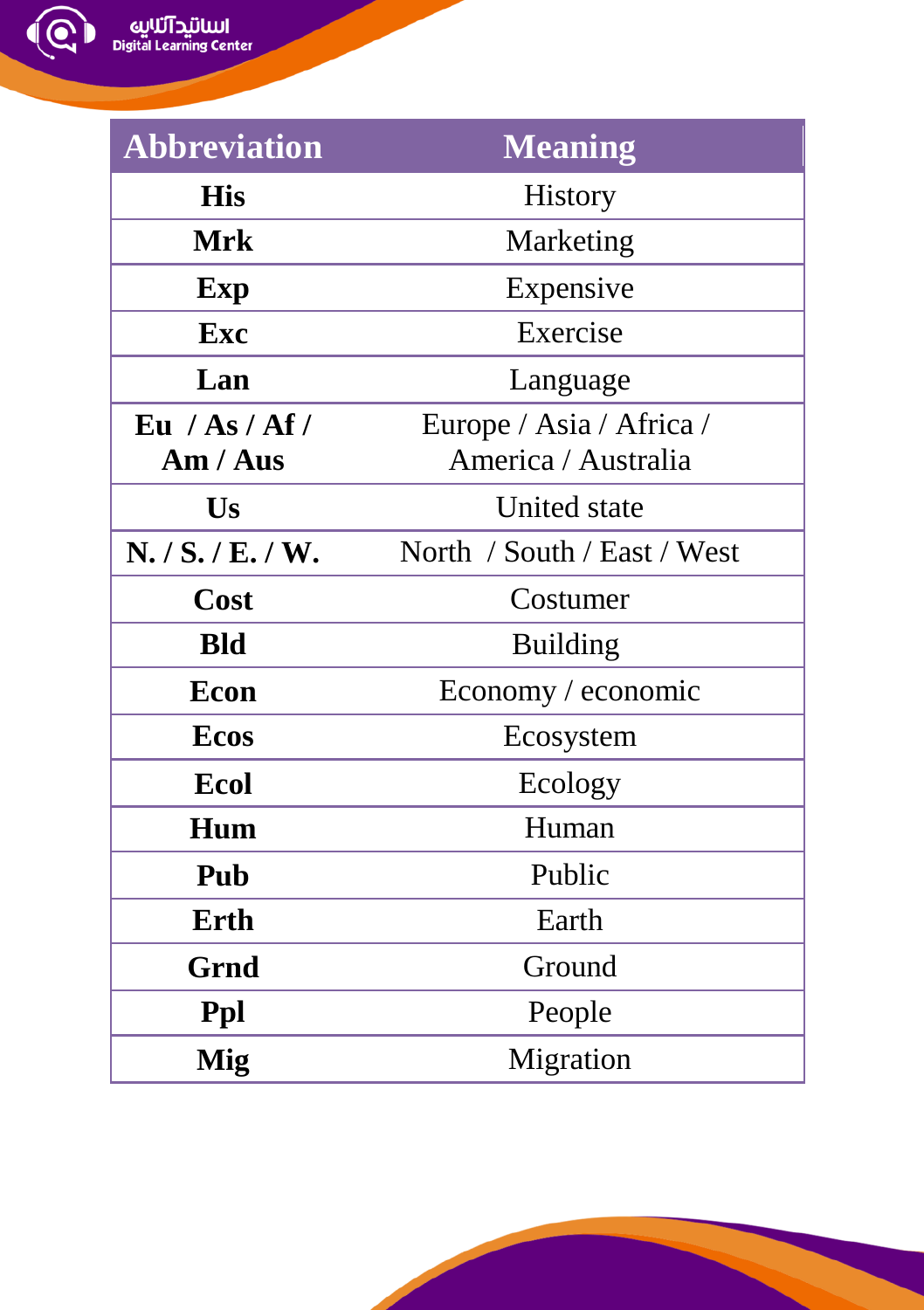الل**لاتيد آٽلابيه**<br>Digital Learning Center

 $\bigcirc$ 

| <b>Abbreviation</b> | <b>Meaning</b>        |
|---------------------|-----------------------|
| <b>Dez</b>          | Desert                |
| Lit                 | Literature / literary |
| $Rsn \mid R$        | reason                |
| PL                  | Plan                  |
| Anm                 | Animal                |
| <b>Bio</b>          | <b>Biology</b>        |
| <b>Phys</b>         | Physical / physics    |
| <b>Chem</b>         | Chemical/chemistry    |
| <b>Psy</b>          | Psychology            |
| M / B               | Million / Billion     |
| Km                  | Kilometer             |
| Dif                 | Difference            |
| <b>Discp</b>        | Disciplined           |
| Ast                 | Astronomy             |
| <b>Astn</b>         | <b>Astronaut</b>      |
| <b>Atmos</b>        | Atmosphere            |
| <b>Nat</b>          | Nature                |
| <b>Src</b>          | Source                |
| Sci                 | Science / scientific  |
| <b>Hlth</b>         | Health                |